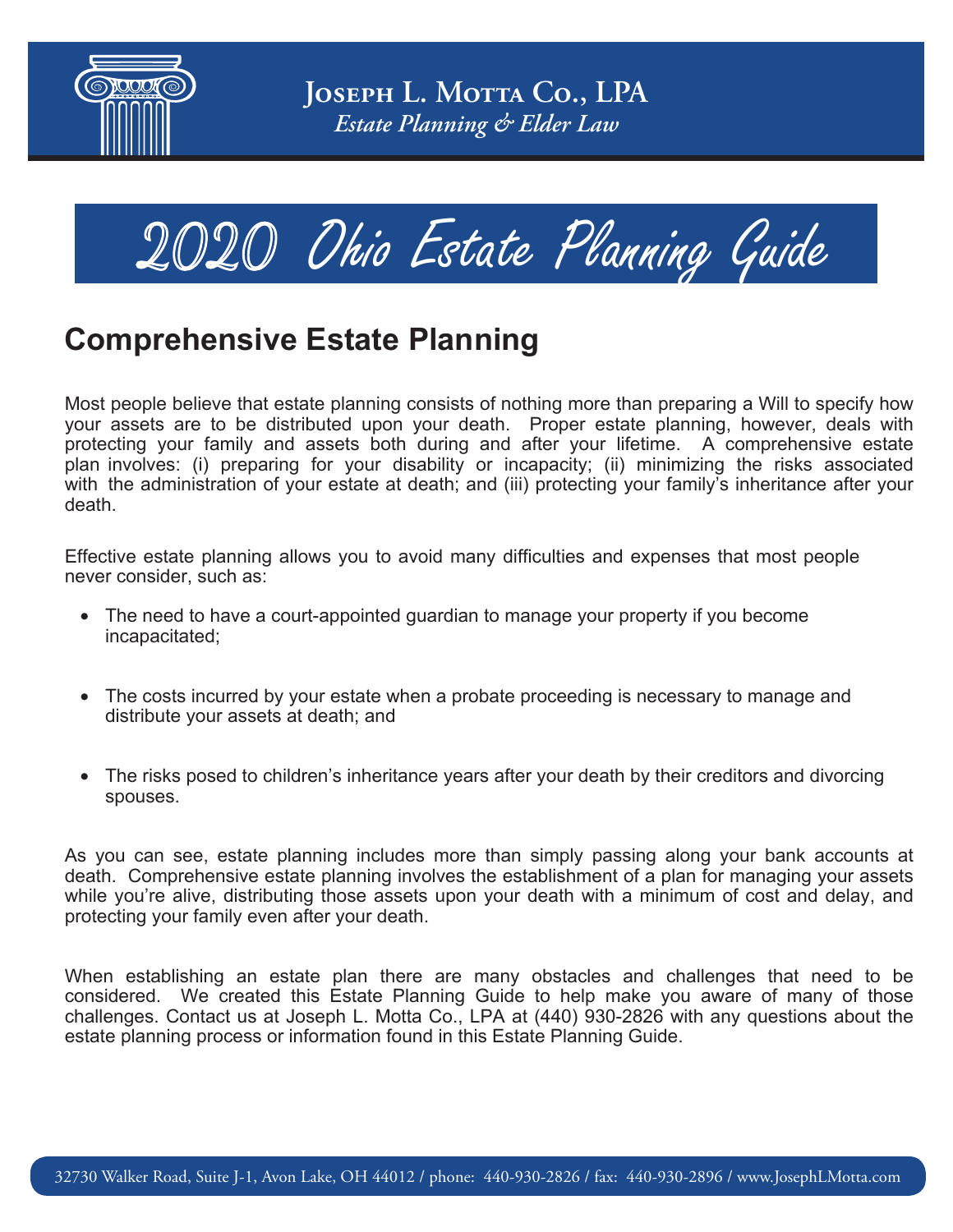# **Probate**

Most people have heard that they should try to avoid probate, but do not understand why. When discussing estate planning, there are actually two forms of probate we should be concerned about: – death probate and living probate. Death probate involves the legal administration of your estate upon your death. Living probate deals with the appointment of a guardian to manage your affairs in the event you become incapacitated. Let's examine each form of probate in a little more detail.

# **Death Probate**

Death probate is the process through which assets held in the name of a deceased person are legally transferred to his or her heirs. In addition, any debts of the decedent are paid, and any unfulfilled legal obligations must be resolved. The probate court supervises all of these activities.

The probate process is typically a long, complicated, and costly process for many families. Here are the basic steps to settling an estate:

## **Step One: Filing Petition and Gathering Material**

A formal written application to the court along with a filing fee must be submitted to the court to start the probate process. One of the probate court's first jobs is to approve or appoint someone to handle the affairs of the estate. This person is called the executor or administrator depending upon the circumstances and whether the deceased person died with or without a Will. (To keep things simple, we'll call this agent of the estate a "personal representative.") Generally, the first thing the personal representative does is hire an experienced probate attorney. Although having an attorney is not a legal requirement, as a practical matter it is almost impossible to navigate the probate process without one.

### **Step Two: Publishing Notice to Heirs**

The second step is to ensure that all of the deceased person's heirs at law be notified. This means that certain relatives who are not named as beneficiaries under the Will are put on notice that a probate proceeding has commenced. This can lead to a Will contest lawsuit by an heir who is unhappy about being left out of the Will.

### **Step Three: Inventory and Appraisal Assets**

During probate, all assets in the estate are usually fro en so that an accurate inventory and appraisal can be made. As a result, during this period many of the assets cannot be distributed or sold without permission from the court. The court may often require formal written appraisals for many items, such as real estate, antiques, collectibles, automobiles, furniture, and other valuable assets. Appraisal fees can be expensive and, like all expenses, are paid for out of the estate.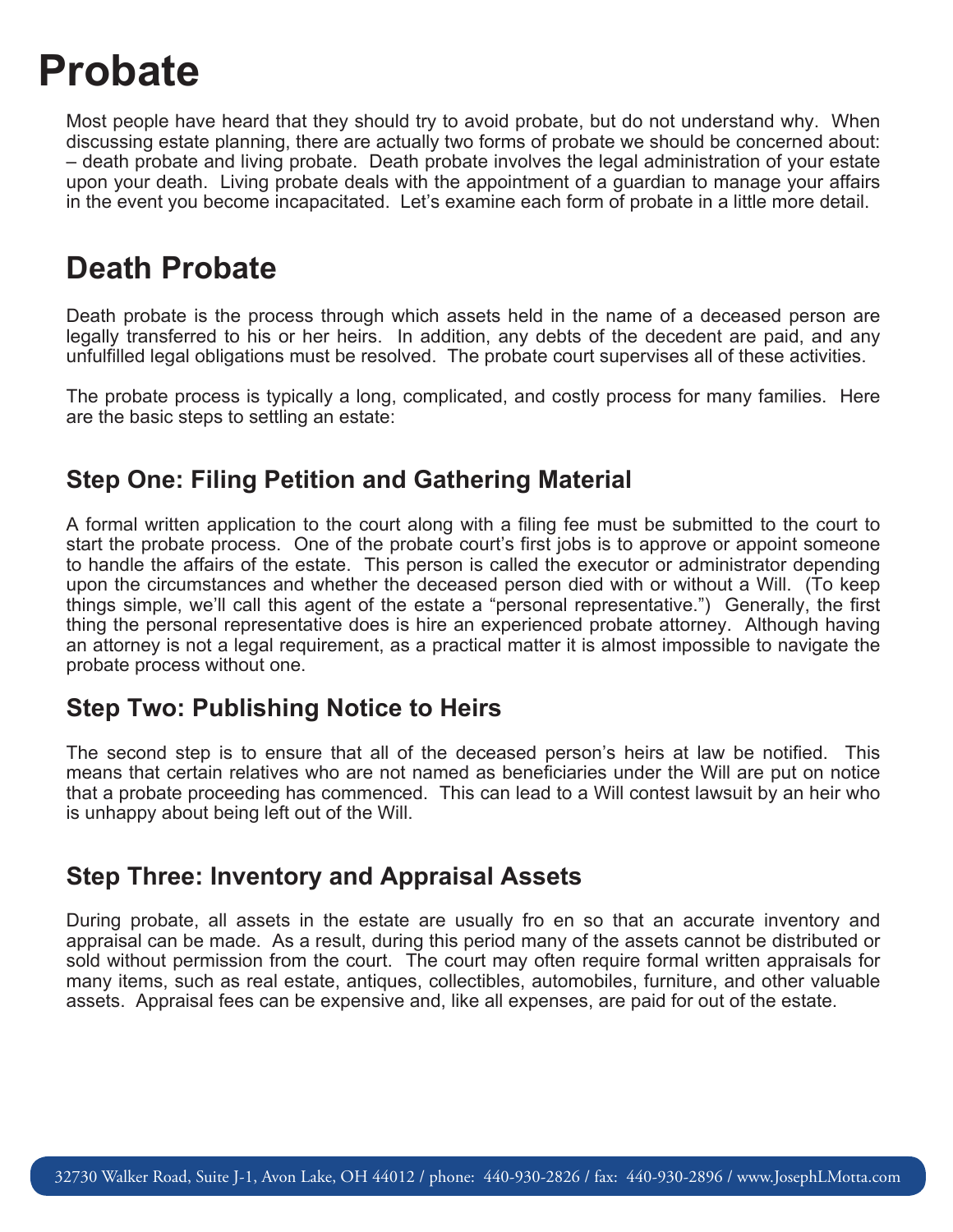### **Step Four: Final Distribution and Closing of Estate**

Finally, after the court is satisfied that all notice requirements have been met, it will order all debts, claims, taxes, attorney's fees, the personal representative's compensation, and any other miscellaneous expenses to be paid. Only after all the bills are paid will the probate court permit the distribution of the estate to the beneficiaries named in the Will; or if there is no Will, to the designated heirs at law.

### How much does Probate cost?

Probate costs generally amount to between 5% and 7% of the gross value of the estate. Probate fees are often calculated on your estate's gross value without deductions for liens or encumbrances. If you have property worth \$100,000 but you owe \$90,000 to a bank or financial institution, your probate fees may be based on the full \$100,000 value of the property, not your \$10,000 in actual equity. As you can see, this valuation method unfairly increases the size of your estate and results in the payment of larger fees.

### How long does Probate take?

The slow progression of an estate through the probate process can be very frustrating for families. Although the process generally takes six to nine months to complete, some estates may take over a year. Most people assume that their estates are simple and will glide through the system. Regardless of how simple an estate appears, it's very difficult to close a full probate in less than six months because of all the steps that must be completed to the satisfaction of the court.

# **Living Probate**

When an individual becomes mentally incompetent and unable to manage his or her personal and financial affairs, it is necessary to undergo living probate. Living probate refers to the guardianship process. An individual, generally a family member, applies to the probate court to be appointed guardian of the incompetent person. The applicant has the burden of demonstrating the person's incompetence by clear and convincing evidence. Once appointed, the guardian must present the court with a full inventory of the incompetent person's assets and provide detailed accountings on annual or bi-annual basis showing the court how the incompetent person's assets have been managed. The guardian must seek the court's approval for any expenditure of the incapacitated person's funds. The entire procedure is expensive, time-consuming, and burdensome.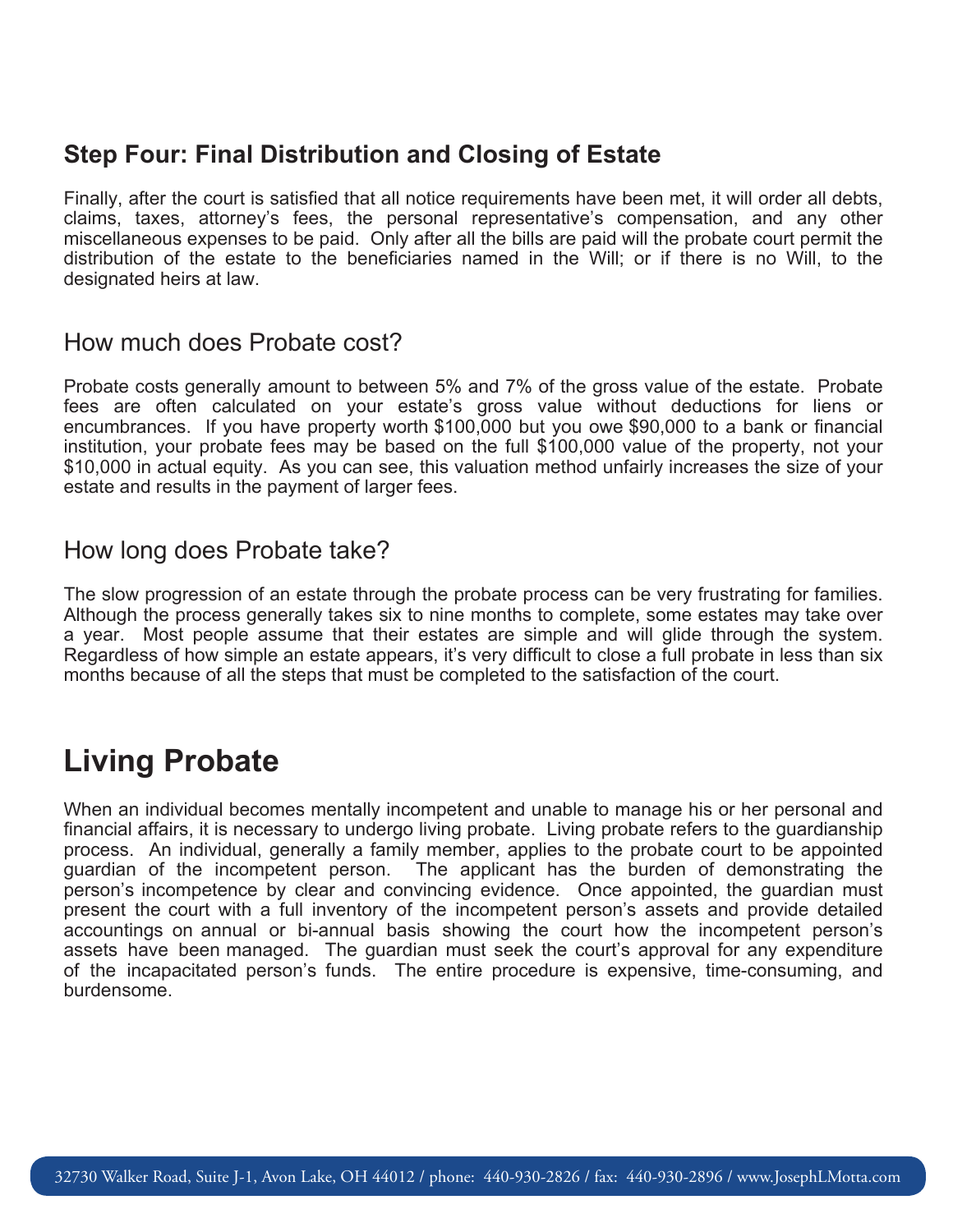# **What are your Estate Planning Options?**

As a practical matter, estate planning can be accomplished by one or more of the following strategies:

- 1. Doing nothing
- 2. Relying on probate avoidance techniques for transferring title to your assets at death
- 3. sing a Will
- 4. sing a well drafted, comprehensive Living Trust

## What happens if you do nothing?

Believe it or not, a majority of Americans choose to do nothing. According to the American Bar<br>Association, 55% of Americans have no estate planning documents in place. Unfortunately, for Association, 55% of Americans have no estate planning documents in place. those who have no plan, state law will dictate how their estate is to be distributed at death. As you might imagine, the government's plan of distribution has no particular concern for what may be in the best interest of your family.

In addition, doing nothing will require your estate to be administered through the probate process, which will result in court costs and attorney's fees. Moreover, the estate will be administered by someone - usually a family member -appointed by the court. This person may not be the one you would have chosen to manage your estate.

### Relying on Probate Avoidance Techniques

Many assets can be transferred to one or more beneficiaries at death without the need for probate. These assets transfer immediately at death by operation of law and do not become part of the deceased persons probate estate. Bank accounts can name "Payable on Death" beneficiaries. Investment accounts can be titled as "Transfer on Death." The beneficiaries of your life insurance policies will receive their funds directly from the insurance company. Real estate can be transferred outside of probate through the use of "Joint and Survivor" deeds or "Transfer on Death" affidavits.

One of the most common probate avoidance techniques is the use of "Joint and Survivor" bank accounts. At the death of one of the joint owners, the funds in the bank account pass to the surviving owner immediately at death outside of the probate process. The deceased owner's Will does not determine how the account is distributed. However, the use of "Joint and Survivor" accounts can often lead to unintended consequences.

Let's consider a common scenario. Mary is getting up in years and has trouble leaving her home. She adds her daughter Susan as a joint owner on all of her bank accounts so that Susan can handle Mary's banking transactions. Mary has a Will that states all of her assets are to be divided equally among her three children. At Mary's death, Susan is legally entitled to keep all the money in the bank accounts, even though Mary wanted the funds allocated equally among all the children.

In addition, placing assets in a joint account can place them at risk during your lifetime. For example, if Mary makes Susan a joint owner of her bank accounts and a legal judgment is entered against Susan, Mary's funds may be at risk because the Susan's name is on the accounts. For these reasons, most estate planning professionals advise against using joint tenancy as the primary estate planning tool for anyone other than married couples.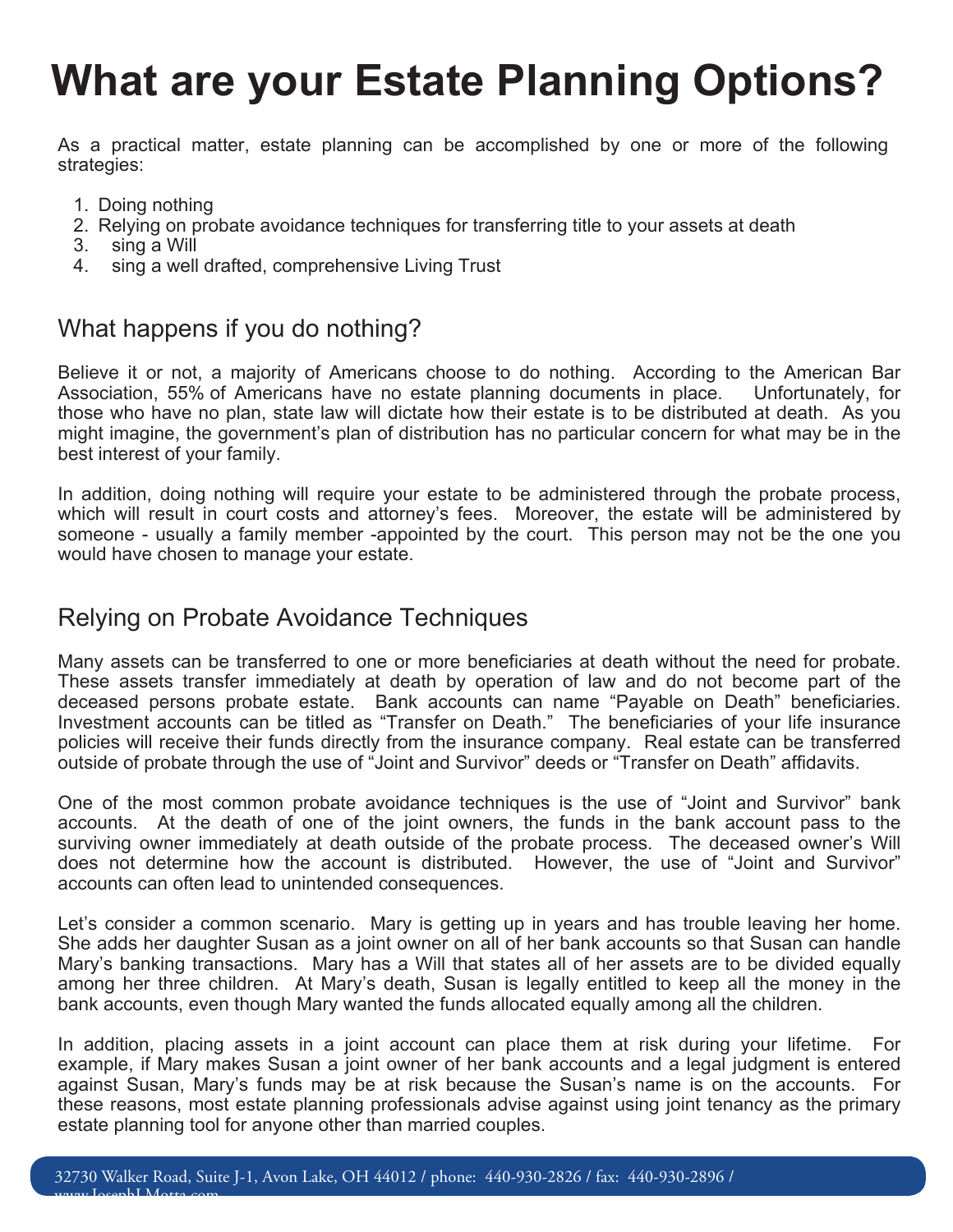Another issue with relying solely on probate avoidance techniques is that they provide no protection in the event of a person's incapacity. Consider a situation in which a husband and wife own their home as joint owners. If the husband becomes incapacitated, it may be necessary to sell the home. However, joint ownership does provide the wife with legal authority to sign a deed on behalf of her husband. Consequently, the wife must apply to the probate court to be appointed guardian of her husband in order to transfer his interest in their home.

## **Is relying on a Will a good estate plan?**

For most people estate planning is accomplished by drafting a Last Will and Testament. A Will is simply a document that specifies how you would like your assets to be distributed at death.

As we've already seen, a Will does not control the distribution of all your assets. Jointly owned property, life insurance proceeds, and transfer on death accounts pass outside your Will. A Will only determines the distribution of the assets you own at the time of your death that do not have beneficiary designations.

Relying on a Will guarantees that your estate will be administered through the probate process. As stated previously, probate can be an expensive and time-consuming process. In addition, the probate process is a matter of public record. Anyone can go to the probate court and review your file to see what assets you owned and the persons to whom they are being distributed.

A Will can also present problems for individuals who are involved in second marriages. For example, a woman who has children from a previous marriage may desire to leave all of her assets to the children of the prior marriage. Even if her Will provides that all of her assets are to be distributed to the children of her first marriage, if she dies before her new husband her children's inheritance will be at risk. Ohio law allows a surviving spouse to elect to take against the Will. In most cases, this means that the surviving spouse can take up to one-third of their deceased spouse's assets even if no provision has been made for them in the Will.

A Will becomes legally effective only at death. Accordingly, it offers no protection if the person who drafted the Will becomes legally incompetent during his or her lifetime. Often someone who has been named as Executor in a person's Will believes that they have the authority to manage that person's assets if they become incompetent. This is simply not the case. Their only legal recourse is to go to probate court and seek to be appointed guardian of the incompetent person.

## **What are the benefits of Living Trust?**

A well-drafted Revocable Living Trust can provide for the efficient management of your assets both during your life and after your death. The document is called a "Living Trust" because it is created during your lifetime.

A trust is basically a legal agreement between three parties:

- 1. The person who creates the trust, who is referred to as the **Grantor**;
- 2. The person who holds legal title to the trust assets, who is referred to as the **Trustee**; and
- 3. The person who receives the benefits of the trust property, who is referred to as the **Beneficiary.**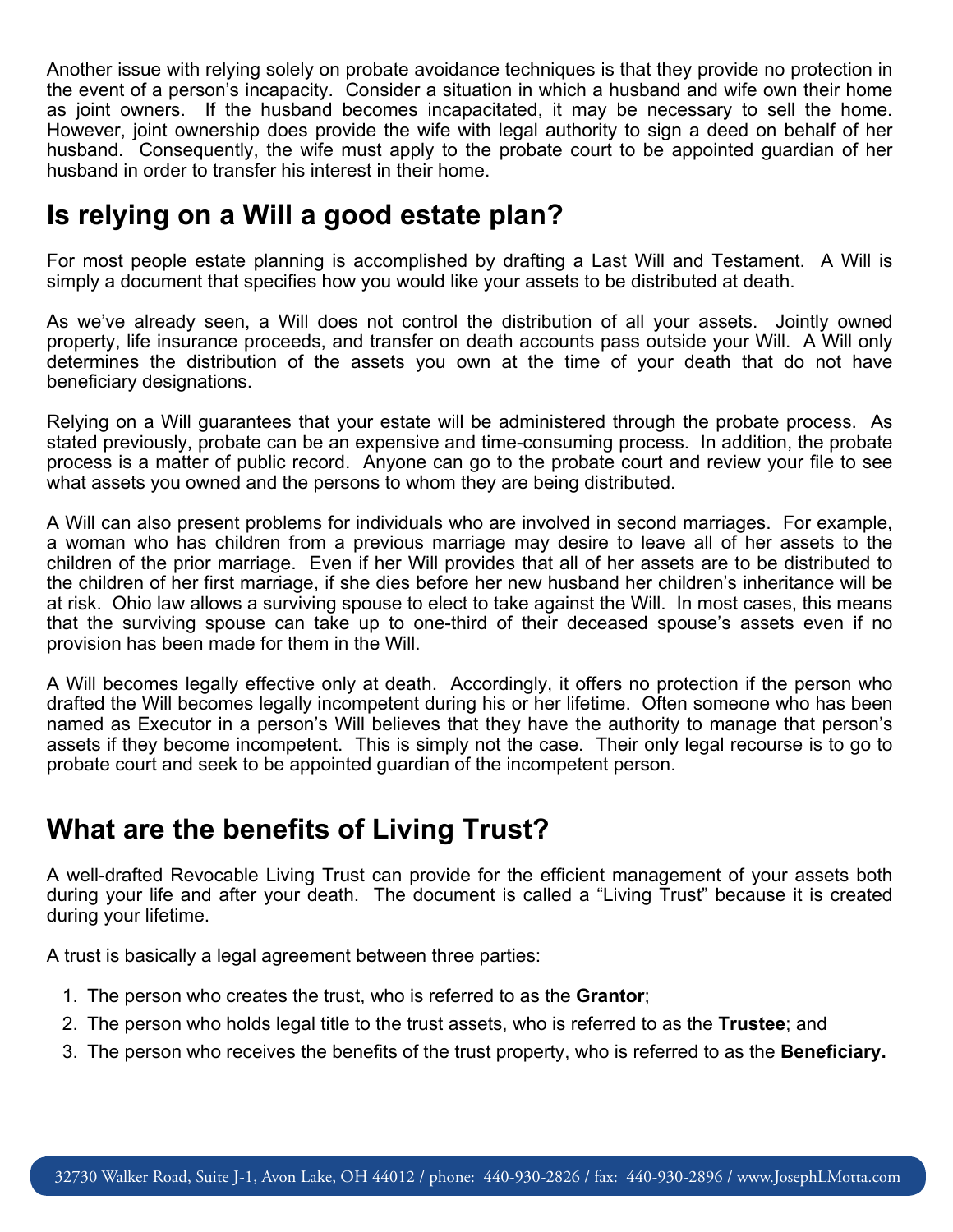## **Benefits of Living Trust (cont.)**

When you (either an individual or a married couple) establish a Living Trust for estate planning purposes, you will initially occupy all three positions as Grantor, Trustee, and Beneficiary. You, as Grantor, create the Trust Agreement and transfer your assets to yourself as Trustee. As Trustee, you hold title to the assets for your own benefit as Beneficiary. From a practical standpoint, you will not experience much difference in the management of your assets. You can buy, sell, trade, do whatever you choose with your assets—just like you do now.

However, from a legal perspective, you own title to your assets as Trustee, which has significant consequences. A person holding title to assets as Trustee owns them in a fiduciary capacity meaning he or she must hold the assets for the best interest of the Beneficiary according to the terms of the Trust Agreement. The Trustee does not own the property in their individual capacity. That is, they cannot treat the Trust property as their own, and must keep it separate from their own property.

In addition, if the person who occupies the position of Trustee changes, there is no need to transfer title to the Trust property. The position of Trustee is a legal status defined by the Trust Agreement, and whoever occupies that position is the owner of the Trust property.

Accordingly, when you die, there will be no need for probate because legal title to your assets will remain in the name of the Trustee, even though it is a Successor Trustee that you specified when you originally created the Trust. The Successor Trustee will distribute your assets according to your instructions outside of the probate process.

In addition to avoiding probate at your death, a properly drafted Trust will avoid living probate in the event of your incapacity. For example, if you suffer a major stroke and are unable to manage your financial affairs, your Successor Trustee will have complete authority to handle all of your financial

affairs without the involvement of the probate court.

### **A Well-Drafted Trust Can:**

Moreover, a Trust can be written to protect your family from problems that can occur even after you've died. A well-drafted Trust can:

- protect your children's inheritance if your spouse remarries;
- protect the money you left to a child if they are involved in a divorce;
- protect the money you left to your child from claims of their creditors; and
- protect the government benefits of a special needs child who inherits money from you.